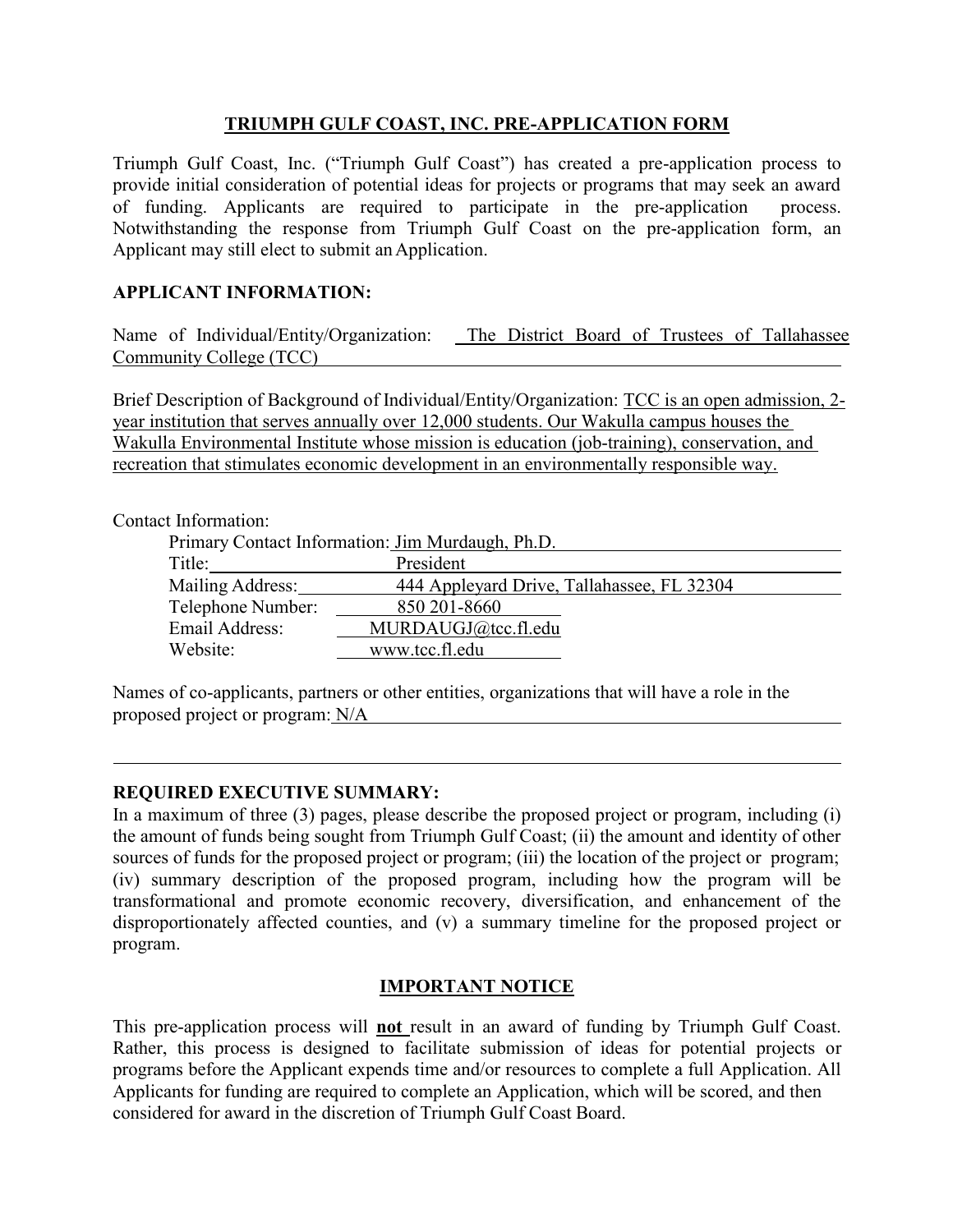## **Tallahassee Community College's Wakulla Environmental Institute's Training Center of Excellence Pre-Application**

#### *Introduction*

Located in one of North America's top five biodiversity hotspots, Tallahassee Community College's Wakulla Environmental Institute (WEI) serves as a hub for education (job training), conservation and recreation in Northwest Florida. The Center provides job training in aquaculture and maritime occupations, leads efforts in environmental conservation and restoration of water quality and promotes regional tourism and recreation activity to stimulate economic growth across the Big Bend. While the College developed the first phase of the Institute to support the revitalization of industries that collapsed as a result of the Deepwater Horizon oil spill, the College's work in leading economic development activity in Wakulla County spawned new opportunities and initiatives that can only be completed with the addition of a second phase. Leveraging a record of sound financial and environmental stewardship, the proposed second phase, the WEI Training Center of Excellence, equips the College to grow its operation at WEI and catalyze transformational growth along the Gulf Coast.

*(i) The amount of funds being sought from Triumph Gulf Coast.*

• \$15,000,000 for the WEI Training Center of Excellence, the second phase of the Institute's development which includes a 71,000-square foot mixed-use facility. The Training Center of Excellence will focus on the creation of jobs and businesses in aquaculture, sustainable seafood farming, seafood packaging, land management, unmanned systems (drones), manufacturing, construction and ecotourism.

## *(ii) The amount and identity of other sources of funds for the proposed project or program.*

- \$6,400,000 previously invested in Phase I of WEI
	- $\circ$  \$4,500,000 from the Florida Legislature for construction of the Institute's first phase, a multiple award-winning 10,000 square foot facility that houses classrooms, meeting space and a state-of-the-art wet lab.
	- o \$1,500,000 grant received from the US Economic Development Administration in the Department of Commerce for core infrastructure improvements to the WEI.
	- o \$400,000 for the value of property where Phase I is located and where the Phase II building will be constructed.

## *(iii) The location of the project or program*.

• WEI's Training Center of Excellence will be located in Wakulla County. The building will be located on the Institute's 158-acre main campus next to the first building; which was awarded the 2017 Green Business of the Year Award, and the Associated Builders and Contractors top award for Sustainable Green Building. The campus site is located at 170 Preservation Way in Crawfordville with idyllic natural features of a pine forest, a natural land bridge, sink holes and a swamp.

## *(iv) Summary description of the proposed program*

Tallahassee Community College's mission is "to provide a learning environment that prepares students for success in a global economy by offering higher education pathways, workforce opportunities, and civic engagement experiences." The WEI Training Center of Excellence is the manifestation of this mission. The Center builds on the College's success in Wakulla County over the past 10 years and provides the training, resources and facility necessary to fundamentally change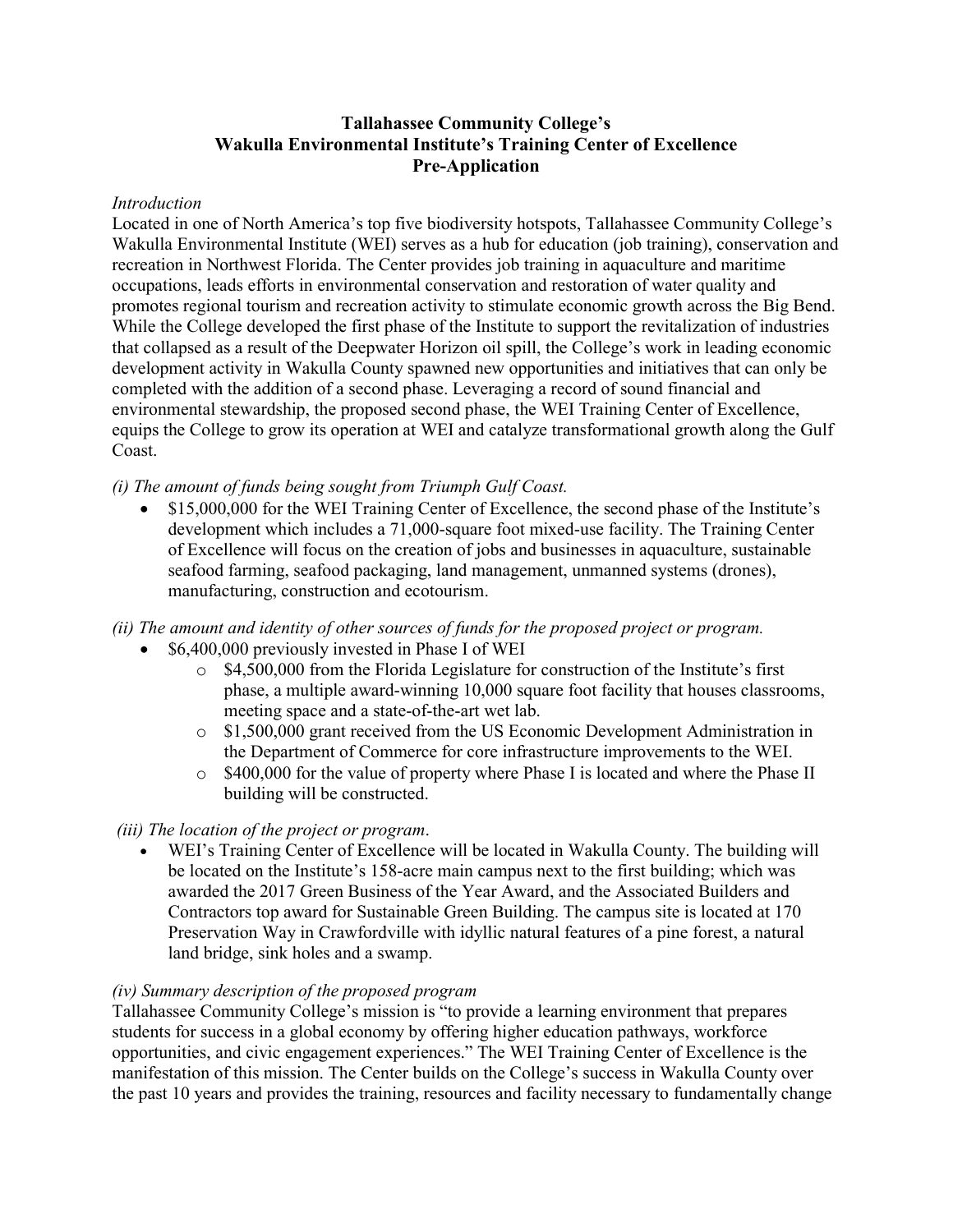the livelihood for all residents in the County and across Northwest Florida.

TCC's work through the Wakulla Environmental Institute has led to the creation of nearly 100 new businesses in ecotourism and sustainable seafood farming. Within just two years since opening the WEI and establishing its Oyster Aquaculture program, Wakulla County is now a national leader in oyster production. The Institute is partnering with research universities, including Florida State University, the University of Florida, Florida A&M University and Auburn University to explore methods to further expand the number and operation of aquaculture and related businesses along the Gulf Coast. This expansion will drive economic development in the region and allow for research on sustainable approaches to improving water quality in our state.

The College seeks \$15 million to fund the construction of the second phase of Wakulla Environmental Institute, and create a Training Center of Excellence. The next phase of the Institute will spur even more environmental education and job training opportunities. With over 70,000 square feet, it will include classrooms, meeting rooms and space needed to scale training and support startup business ventures. The WEI Training Center will be a mixed-use state-of-the-art facility that will provide unique training opportunities for Wakulla County residents and citizens in our region. All training programs will lead to the creation of small businesses and prepare talent for in-demand jobs that pay higher than average wages for our state and are in highly sought-after fields.

The WEI Training Center of Excellence programming will revolve around the three equal spokes of education (job training), conservation and recreation. We will create centers that each house these complimentary and synergistic programs. The first center will be the *Educational Aquaculture Development and Training Center*. This builds upon our existing oyster aquaculture and farming programs and includes classes on oyster farming, oyster boat building, oyster cage manufacturing, development of new aquaculture crops (mullet canning and processing, scallops and bait fish). In addition, we will offer complementary job training programs in underwater welding, ship engine maintenance, submersible drone technology and port and logistics training. These programs align with the Northwest Florida FORWARD strategic initiative and result in job creation in these targeted industries.

Our environment in Northwest Florida is our most precious and important resource, and preserving, enhancing and realizing both the economic and intrinsic value is one of the core tenants of the WEI and its Training Center of Excellence. Under our environmental conservation focus, we will be creating an *Environmental and Technical Training Center* that will continue our programming of green building automation, support our environmental restoration training programs (long leaf pine), expand our garden and farm certifications programs (partnering with the University of Florida's Extension Office), and our prescribed burn programs. In addition, we will continue growing our Green Guide Certification program, which is designed for those interested in starting a nature-based business, those pursuing work in a nature-based field, and those already working in nature-based jobs and wanting to upgrade their skills.

We all know the importance of tourism in our region. Florida Tax Watch's independent research has shown that [every 85 visitors to Florida equals one new job in the state,](http://floridataxwatch.org/resources/pdf/2013TourismFINAL.pdf) and that only half of those jobs are created in the tourism sector. The other half are [created in non-tourism industry sectors.](http://floridataxwatch.org/resources/pdf/UnpackingTourismFINAL.pdf) The WEI Training Center of Excellence provides this perfect balance of tourism and job creation. Our location is optimal for connecting visitors with ecotourism activities like cycling, camping, fishing, hunting, paddling, hiking, birding, visiting scenic byways and other wildlife viewing across the Gulf Coast. Serving as the trail head for the 175-mile Capital City to the Sea Loop Trail – the first trail